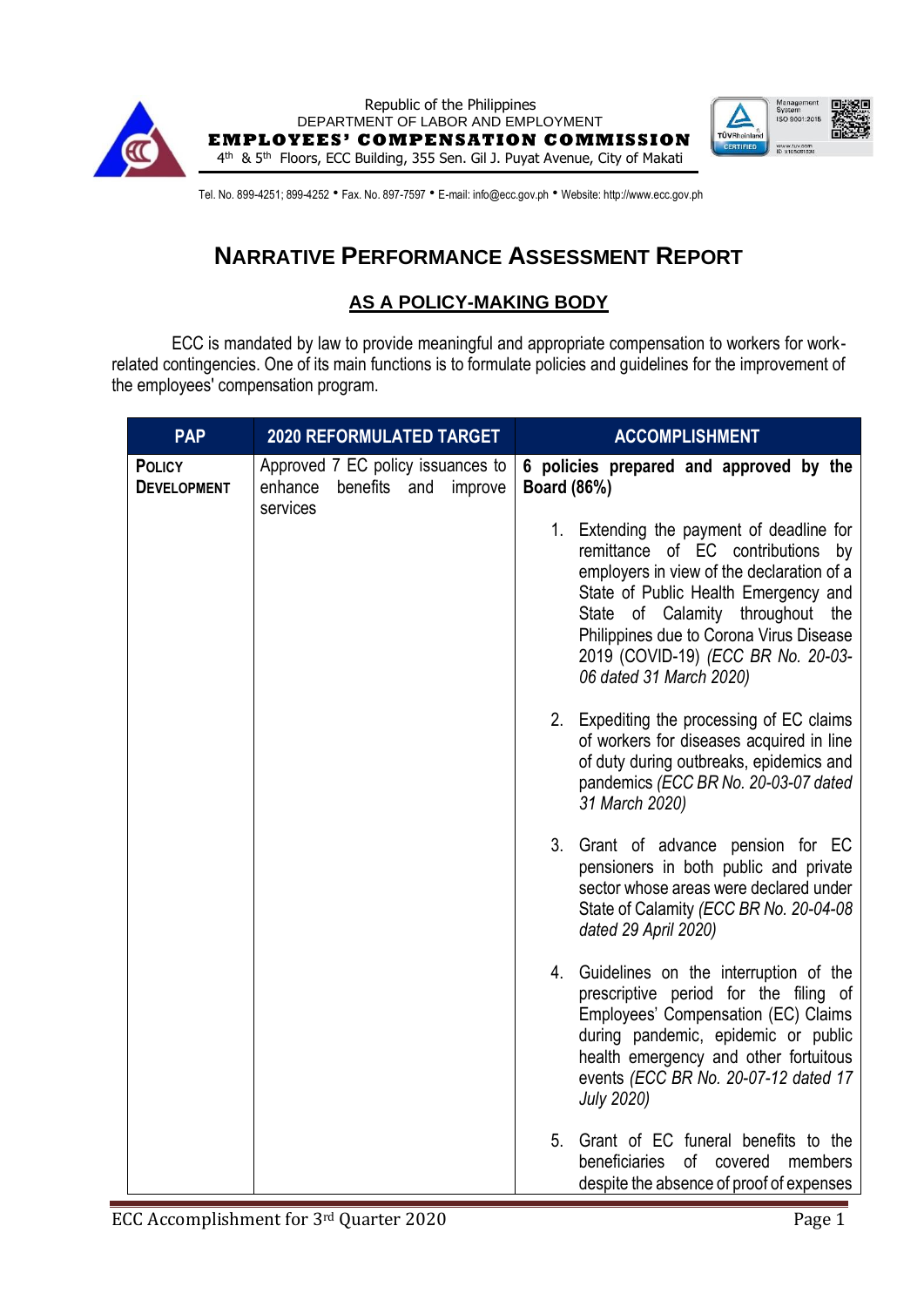| <b>PAP</b> | <b>2020 REFORMULATED TARGET</b> | <b>ACCOMPLISHMENT</b>                                                                                                                                                                                                                                                                                                                                                                                                          |
|------------|---------------------------------|--------------------------------------------------------------------------------------------------------------------------------------------------------------------------------------------------------------------------------------------------------------------------------------------------------------------------------------------------------------------------------------------------------------------------------|
|            |                                 | for funeral services further amending for<br>this purpose rule XIV, Section1 of the<br>Amended Rules on<br>Employees'<br>Compensation (ECC BR No. 20-07-13<br>dated 17 July 2020)<br>6. One-time financial assistance<br>-ot<br>Php20,000 to EC permanent partial<br>disability (PPD), EC permanent total<br>disability (PTD) and survivorship<br>pensioners in the private sector (ECC BR<br>No. 20-07-14 dated 17 July 2020) |

### **AS AN APPELATE BODY**

ECC reviews and decides all appealed EC claims elevated to the Commission after denial by the Systems. A system of monitoring/tracking every action taken on the case has been installed to ensure prompt disposition of appealed EC claims.

| <b>PAP</b>                                                                    | <b>2020 REFORMULATED TARGET</b>                                                             | <b>ACCOMPLISHMENT</b>                                                                                                            |
|-------------------------------------------------------------------------------|---------------------------------------------------------------------------------------------|----------------------------------------------------------------------------------------------------------------------------------|
| <b>SPEEDY</b><br><b>DISPOSITION OF</b><br><b>EC APPEALED</b><br><b>CLAIMS</b> | 90% disposition rate by EO 2020 for<br>EC appealed cases received as of<br>20 November 2020 | 82% disposition rate<br>- 41 cases disposed<br>- 50 cases handled<br>100% disposition rate<br>- 41 cases disposed within the PCT |

### **ON INFORMATION DISSEMINATION**

This program is designed to increase public awareness on the Employees Compensation Program (ECP) and to ensure at all times that workers are informed of their rights, benefits and privileges under the ECP. This involves the conduct of seminars/lectures on the ECP and OSH in different venues. Target participants of ECP seminars/lectures are rank and file workers, labor union representatives and human resource officers.

| <b>PAP</b>                                               | <b>2020 REFORMULATED TARGET</b>                                                                    | <b>ACCOMPLISHMENT</b>                                                                                                                                  |
|----------------------------------------------------------|----------------------------------------------------------------------------------------------------|--------------------------------------------------------------------------------------------------------------------------------------------------------|
| <b>ECP</b><br><b>INFORMATION</b><br><b>DISSEMINATION</b> | Conducted 300 ECP advocacy<br>seminars with 16,000 participants<br>from 8,000 companies nationwide | <b>269 ECP advocacy seminars conducted (90%)</b><br>14,691 participants reached (92%)<br>$\checkmark$<br>$\checkmark$ 7,880 companies nationwide (99%) |

## **ON REHABILITATION SERVICES FOR PWRDs**